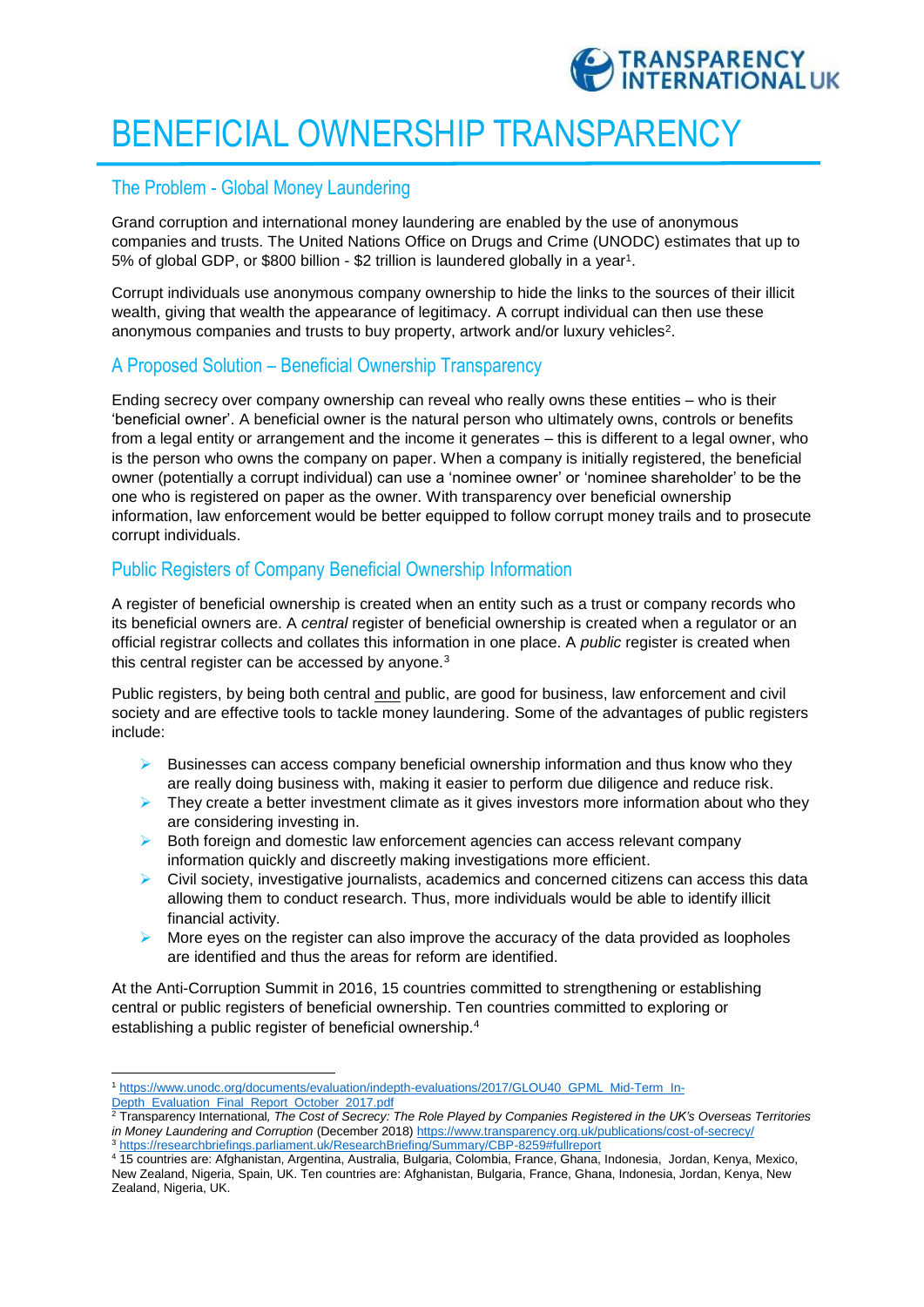# Implementing Public Registers of Beneficial Ownership Information

#### **Towards a global norm of beneficial ownership transparency**

International standards on beneficial ownership transparency are emerging. The Financial Action Taskforce (FATF) has recommended that public registers become the international standard by 2023 and all European Union (EU) member states have committed to introduce public registers in 2019 as set out by the Fifth Anti-Money Laundering Directive<sup>5</sup>. Moreover, it has become a requirement for all EITI participating countries to ensure that oil, gas and mining companies publish company beneficial ownership data by 2020.<sup>6</sup>

#### **Needs to be open data**

The public register of beneficial ownership is most effective when it is open and the data is freely available. Data should be easy to use with a searchable web interface and should be downloadable in a machine readable format and thus reusable – not in a PDF.

#### **Privacy concern**

The public register should balance privacy and transparency concerns. This could be through caseby-case exemptions for personal security reasons. For example, the EU's Fifth Directive on Money Laundering makes exceptions for the disclosure of beneficial ownership if there is a "disproportionate risk, risk of fraud, kidnapping, blackmail, extortion, harassment, violence or intimidation, or where the beneficial owner is a minor."<sup>7</sup>

#### **Verification**

For public registers to be an effective tool to tackle money laundering, the information submitted has to be accurate and verified. If the registers rely on companies self-reporting or financial services submitting the data, then this is even more important. Therefore, the beneficial ownership registrar needs to be properly resourced and empowered to be able to verify this information.

#### **Data validation**

Another tool to ensure that the data submitted to the registrar is accurate is to control how the data is entered. If the data is submitted online, then the amount of 'free text' that is allowed to be entered should be limited. Instead, most data such as the nationality of the beneficial owner or the date of birth, should be entered via a pre-populated drop down box - users could then select the option that applies to them. This will reduce inaccuracies, typos and the deliberate false entering of data.

#### **Robust Sanctions**

Lastly, to ensure the accuracy of data, countries should implement robust sanctions and penalties for the submittal of false data. This could be in the form of monetary fines or even prison sentences. Moreover, for these sanctions to be an effective deterrent, they must also be enforced.

# Case Study: UK Public Register

The UK's public register of beneficial ownership, introduced in 2016, is fully downloadable and reusable. The register defines a beneficial owner as an individual who:

- $\blacktriangleright$  Holds more than 25% of shares in the company and/or voting rights in the company
- $\triangleright$  Holds the right to appoint or remove the majority of the board of directors of the company
- $\triangleright$  Has the right to exercise or actually exercises significant influence or control over the company
- $\triangleright$  Holds the right to exercise, or actually exercises significant influence or control over a trust or firm that would satisfy one of the first four conditions of it were an individual.

Since the register has been in operation since 2016, it has been noted that:

 $\triangleright$  There is demand for beneficial ownership information – people want and are using the UK PSC register. Global Witness (2018) reveal "after paywalls were removed in June 2015, access to UK company data grew exponentially to over 2 billion data searches a year, compared with just over 6 million access requests for paid information during 2014-2015."<sup>15</sup>

**<sup>.</sup>** <sup>5</sup> <https://eur-lex.europa.eu/legal-content/EN/TXT/?uri=CELEX%3A32018L0843>

<sup>6</sup> <https://eiti.org/beneficial-ownership>

<sup>7</sup> <http://data.consilium.europa.eu/doc/document/PE-72-2017-INIT/en/pdf>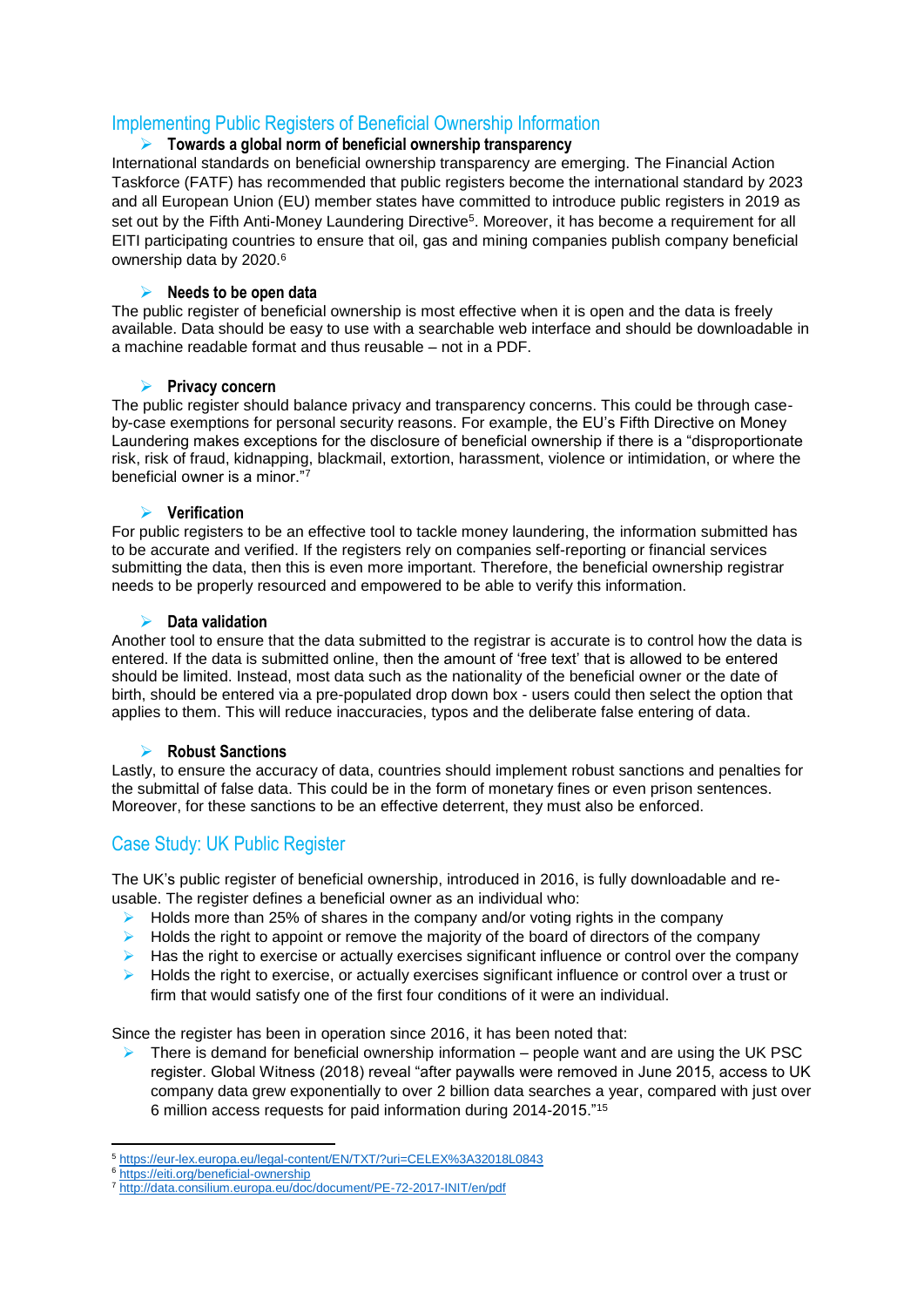- $\triangleright$  Transparency International UK has been campaigning for the UK's registrar, Companies House, to be better resourced. This would allow Companies House to be able to verify the beneficial ownership information.
- ▶ Civil society organisations Global Witness and OpenOwnership, have also made recommendations:
	- Defining a beneficial ownership threshold lower than 25%.
	- Beneficial owners' holding of shares should be reported in exact percentages.
	- The register should use unique identifiers in addition to personal data such as name and month and year of birth
	- Basic data validation systems such as multiple-choice fields should be used to improve data quality.

# Property Registers

Public registers of company beneficial ownership information are just one component of full beneficial ownership transparency, another component is a *property* register. A property register would ensure that all foreign entities that own or buy property in a particular country have to declare their beneficial owners. For example, the UK is in the process of introducing a property register that should be operational by 2021, after this, if a foreign entity buys or owns property in the UK it must identify and register its beneficial owner with Companies House, the UK registrar<sup>8</sup>. Entities that fail to comply in the UK would be unable to sell, buy, lease or mortgage their property and be subject to fines and prison sentences. A property register would:

- $\triangleright$  Make it harder for corrupt individuals to sue opaque company structures registered in secrecy havens to obscure their identity when buying property.
- $\triangleright$  Reduce the potential for illegal activity and help deter future illicit investments.
- $\triangleright$  Make it easier for regulators, legitimate businesses and the general public to know who really owns the property in their country.
- $\triangleright$  Enable law enforcement agencies to carry out effective investigations more easily
- Make the property market more transparent, give people more confidence in it and thus, in the long term, make it more attractive to legitimate investors.

## International and Domestic Cooperation

Criminals use chains of companies incorporated in different jurisdictions to hide their criminal activity, making it harder for law enforcement to investigate. Due to the cross border nature of this criminal activity, it is necessary for countries to establish mechanisms to exchange beneficial ownership information in a timely and effective manner. This international cooperation could take one of the following forms:

- $\triangleright$  A mutual legal assistance treaty
- $\triangleright$  A letter rogatory

**.** 

- $\triangleright$  A memorandum of understanding
- $\triangleright$  An informal arrangement

Alternatively, if a country has a public register; foreign countries would also have access to that beneficial ownership information, without needing to make a formal arrangement. Also, in April 2016, Germany, France, Italy, Spain and the UK agreed to an automatic exchange of beneficial ownership information agreement that would enable "international real-time access to tax and law enforcement agencies on company ownership".<sup>9</sup> Over 40 countries have now joined this agreement.<sup>10</sup>

Lastly, countries should ensure that beneficial ownership information is shared effectively within government departments and that the legal framework allows the sharing of confidential information.

<sup>8</sup><https://www.gov.uk/government/consultations/draft-registration-of-overseas-entities-bill>

<sup>9</sup> <https://www.gov.uk/government/news/uk-leads-european-calls-for-g20-action-on-beneficial-ownership>

<sup>10</sup> <https://www.gov.uk/government/publications/joint-statement-on-beneficial-ownership-information>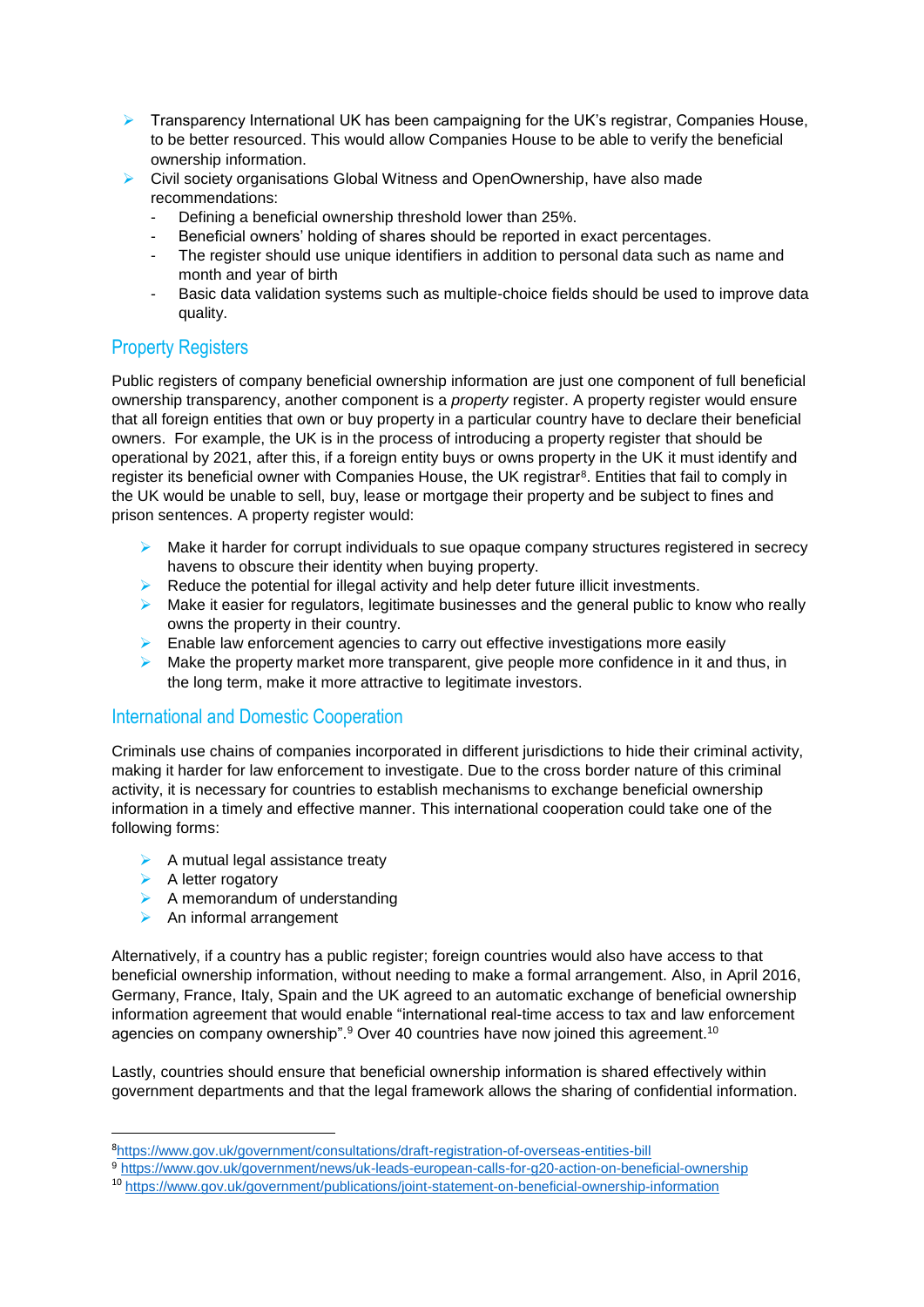| <b>Overview</b>        | Country        | <b>Commitment</b>                                                                            | <b>Status</b> |
|------------------------|----------------|----------------------------------------------------------------------------------------------|---------------|
| <b>Public Register</b> | Afghanistan    | Establishing public central registers of company beneficial ownership information            | Ongoing       |
|                        | Ghana          | Ghana is committed to preventing the misuse of companies and legal arrangements to hide      | Ongoing       |
|                        |                | the proceeds of corruption and commits to strengthening further both the Companies Bill      |               |
|                        |                | and the Petroleum (Exploration and Production) Bill that are currently before Parliament to  |               |
|                        |                | ensure that we have public beneficial ownership information and central register for all     |               |
|                        |                | sectors, including oil and gas sector, in line with UNCAC and FATF Recommendations as        |               |
|                        |                | well as the Extractive Industries Transparency Initiative (EITI) standards that Ghana is     |               |
|                        |                | implementing; ensuring that accurate and timely company beneficial ownership information,    |               |
|                        |                | including in the extractives, is available and accessible to the public                      |               |
|                        | Jordan         | Jordan commit to exploring public central registers of company beneficial ownership          | Not Included  |
|                        |                | information.                                                                                 |               |
|                        | Kenya          | Kenya will take measures in line with her new Companies regulatory framework to establish    | Ongoing       |
|                        |                | public central registers of company beneficial ownership information.                        |               |
|                        | <b>Nigeria</b> | Nigeria is committed to establishing a public central register of company beneficial         | Inactive      |
|                        |                | ownership information. (The President of Nigeria has presented a draft Money Laundering      |               |
|                        |                | Prevention and Prohibition Bill to the National Assembly in February, 2016. This Bill has    |               |
|                        |                | defined Beneficial Ownership in line with FATF standards.)                                   |               |
|                        | <b>UK</b>      | The UK's public central register of company beneficial ownership information for all         | Complete      |
|                        |                | companies incorporated in the UK will be launched in June 2016.                              |               |
|                        | Afghanistan    | Taking steps to ensure transparency of the ownership and control of all companies involved   | No Data       |
|                        |                | in property purchase and public contracting. Supporting the establishment of transparent     |               |
|                        |                | central registers of foreign companies bidding on public contracts and buying property, and  |               |
|                        |                | intend to explore options for taking similar action.                                         |               |
|                        | <b>Mexico</b>  | We will take steps to ensure transparency of the ownership and control of all companies      | Underway      |
|                        |                | involved in property purchase and public contracting.                                        |               |
| Property               | <b>Nigeria</b> | Nigeria will establish a transparent central register of foreign companies bidding on public | Ongoing       |
|                        |                | contracts and buying property.                                                               |               |
|                        | <b>Nigeria</b> | We are taking steps to ensure transparency of the ownership and control of all companies     | Ongoing       |
|                        |                | involved in property purchase and public contracting. Nigeria is already collating this      |               |
|                        |                | information through the Extractive Industry Initiative process and would extend it to other  |               |
|                        |                | sectors.                                                                                     |               |
|                        | <b>UK</b>      | The UK will also establish a public register of company beneficial ownership information for | Overdue       |
|                        |                | foreign companies who already own or buy property in the UK, or who bid on UK central        |               |
|                        |                | government contracts.                                                                        |               |
| Domestic/International | Afghanistan    | Ensuring that law enforcement agencies have full and effective access to beneficial          | Ongoing       |
| Access for Law         |                | ownership information for companies and other legal entities registered within their         |               |
| Enforcement            |                | jurisdiction,                                                                                |               |
|                        | Kenya          | Kenya commits to ensuring that international and domestic law enforcement agencies have      | Ongoing       |
|                        |                | full and effective access to beneficial ownership information for companies and other legal  | Ongoing       |
|                        |                | entities registered within their jurisdiction.                                               |               |
|                        | <b>Mexico</b>  | We commit to promote that law enforcement agencies at the national/federal level, have full  | Ongoing       |
|                        |                | and effective access to beneficial ownership information for companies and other legal       |               |
|                        |                | entities registered within their jurisdiction.                                               |               |